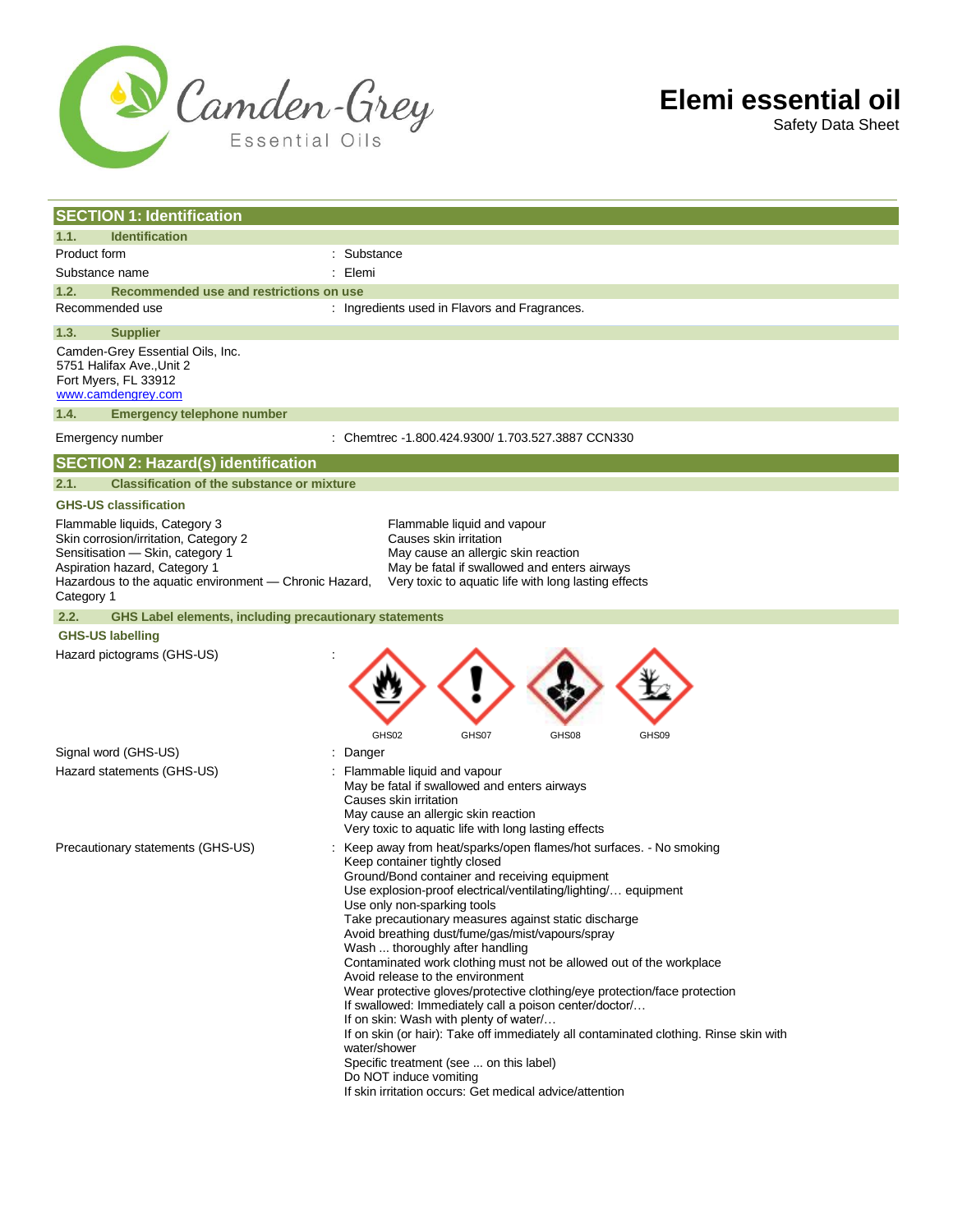Safety Data Sheet

| If skin irritation or rash occurs: Get medical advice/attention<br>Take off contaminated clothing and wash it before reuse<br>Wash contaminated clothing before reuse<br>In case of fire: Use  to extinguish<br>Collect spillage<br>Store in a well-ventilated place. Keep cool<br>Store locked up<br>Dispose of contents/container to |                                                                                                                                                                                   |                           |            |                                                                                                                                                                                                      |
|----------------------------------------------------------------------------------------------------------------------------------------------------------------------------------------------------------------------------------------------------------------------------------------------------------------------------------------|-----------------------------------------------------------------------------------------------------------------------------------------------------------------------------------|---------------------------|------------|------------------------------------------------------------------------------------------------------------------------------------------------------------------------------------------------------|
| Other hazards which do not result in classification<br>2.3.                                                                                                                                                                                                                                                                            |                                                                                                                                                                                   |                           |            |                                                                                                                                                                                                      |
| Other hazards not contributing to the<br>classification                                                                                                                                                                                                                                                                                | : None under normal conditions.                                                                                                                                                   |                           |            |                                                                                                                                                                                                      |
| 2.4.<br><b>Unknown acute toxicity (GHS US)</b>                                                                                                                                                                                                                                                                                         |                                                                                                                                                                                   |                           |            |                                                                                                                                                                                                      |
| Not applicable                                                                                                                                                                                                                                                                                                                         |                                                                                                                                                                                   |                           |            |                                                                                                                                                                                                      |
| <b>SECTION 3: Composition/information on ingredients</b>                                                                                                                                                                                                                                                                               |                                                                                                                                                                                   |                           |            |                                                                                                                                                                                                      |
| 3.1.<br><b>Substance</b>                                                                                                                                                                                                                                                                                                               |                                                                                                                                                                                   |                           |            |                                                                                                                                                                                                      |
| Name                                                                                                                                                                                                                                                                                                                                   | : Elemi                                                                                                                                                                           |                           |            |                                                                                                                                                                                                      |
| <b>Name</b>                                                                                                                                                                                                                                                                                                                            |                                                                                                                                                                                   | <b>Product identifier</b> | %          | <b>GHS-US classification</b>                                                                                                                                                                         |
| (S)-P-MENTHA-1,8-DIENE                                                                                                                                                                                                                                                                                                                 |                                                                                                                                                                                   | (CAS No) 5989-54-8        | $25 - 50$  | Flam. Liq. 3, H226<br>Skin Irrit. 2, H315 Skin<br>Sens. 1, H317 Aquatic<br>Acute 1, H400<br>Aquatic Chronic 1, H410                                                                                  |
| <b>B-Phellandrene</b>                                                                                                                                                                                                                                                                                                                  |                                                                                                                                                                                   | (CAS No) 555-10-2         | $2.5 - 10$ | Asp. Tox. 1, H304                                                                                                                                                                                    |
| Full text of classification categories and H statements : see section 16                                                                                                                                                                                                                                                               |                                                                                                                                                                                   |                           |            |                                                                                                                                                                                                      |
| 3.2.<br><b>Mixture</b>                                                                                                                                                                                                                                                                                                                 |                                                                                                                                                                                   |                           |            |                                                                                                                                                                                                      |
| Not applicable                                                                                                                                                                                                                                                                                                                         |                                                                                                                                                                                   |                           |            |                                                                                                                                                                                                      |
| <b>SECTION 4: First-aid measures</b>                                                                                                                                                                                                                                                                                                   |                                                                                                                                                                                   |                           |            |                                                                                                                                                                                                      |
| 4.1.<br><b>Description of first aid measures</b>                                                                                                                                                                                                                                                                                       |                                                                                                                                                                                   |                           |            |                                                                                                                                                                                                      |
| First-aid measures after skin contact                                                                                                                                                                                                                                                                                                  | : After contact with skin, take off immediately all contaminated clothing, and wash immediately<br>with plenty of water. If skin irritation occurs: Get medical advice/attention. |                           |            |                                                                                                                                                                                                      |
| First-aid measures after eye contact                                                                                                                                                                                                                                                                                                   | : Wash thoroughly with soft, clean water for 15 minutes holding eye lids open.                                                                                                    |                           |            |                                                                                                                                                                                                      |
| First-aid measures after ingestion                                                                                                                                                                                                                                                                                                     |                                                                                                                                                                                   |                           |            | : Do not give patient anything orally. Do not induce vomiting. (If swallowed, seek medical advice<br>immediately and show this container or label). Get medical advice/attention if you feel unwell. |
| 4.2.<br>Most important symptoms and effects (acute and delayed)                                                                                                                                                                                                                                                                        |                                                                                                                                                                                   |                           |            |                                                                                                                                                                                                      |
| No additional information available                                                                                                                                                                                                                                                                                                    |                                                                                                                                                                                   |                           |            |                                                                                                                                                                                                      |
| Immediate medical attention and special treatment, if necessary<br>4.3.                                                                                                                                                                                                                                                                |                                                                                                                                                                                   |                           |            |                                                                                                                                                                                                      |
| No additional information available                                                                                                                                                                                                                                                                                                    |                                                                                                                                                                                   |                           |            |                                                                                                                                                                                                      |
| <b>SECTION 5: Fire-fighting measures</b>                                                                                                                                                                                                                                                                                               |                                                                                                                                                                                   |                           |            |                                                                                                                                                                                                      |
| 5.1.<br>Suitable (and unsuitable) extinguishing media                                                                                                                                                                                                                                                                                  |                                                                                                                                                                                   |                           |            |                                                                                                                                                                                                      |
| Suitable extinguishing media<br>: Water spray. Halons. Foam. ABC-powder. BC-powder. Carbon dioxide.                                                                                                                                                                                                                                    |                                                                                                                                                                                   |                           |            |                                                                                                                                                                                                      |
| Unsuitable extinguishing media<br>: Water Jet.                                                                                                                                                                                                                                                                                         |                                                                                                                                                                                   |                           |            |                                                                                                                                                                                                      |
|                                                                                                                                                                                                                                                                                                                                        |                                                                                                                                                                                   |                           |            |                                                                                                                                                                                                      |
| 5.2.<br>Specific hazards arising from the chemical<br>Fire hazard                                                                                                                                                                                                                                                                      | : A fire will often produce a thick black smoke. Carbon dioxide. Carbon monoxide.                                                                                                 |                           |            |                                                                                                                                                                                                      |
|                                                                                                                                                                                                                                                                                                                                        |                                                                                                                                                                                   |                           |            |                                                                                                                                                                                                      |
| 5.3.<br>Special protective equipment and precautions for fire-fighters<br>No additional information available                                                                                                                                                                                                                          |                                                                                                                                                                                   |                           |            |                                                                                                                                                                                                      |
| <b>SECTION 6: Accidental release measures</b>                                                                                                                                                                                                                                                                                          |                                                                                                                                                                                   |                           |            |                                                                                                                                                                                                      |
| Personal precautions, protective equipment and emergency procedures<br>6.1.                                                                                                                                                                                                                                                            |                                                                                                                                                                                   |                           |            |                                                                                                                                                                                                      |
| General measures                                                                                                                                                                                                                                                                                                                       | : Avoid contact with skin and eyes.                                                                                                                                               |                           |            |                                                                                                                                                                                                      |
| 6.1.1.<br>For non-emergency personnel<br>No additional information available                                                                                                                                                                                                                                                           |                                                                                                                                                                                   |                           |            |                                                                                                                                                                                                      |

### **6.1.2. For emergency responders**

No additional information available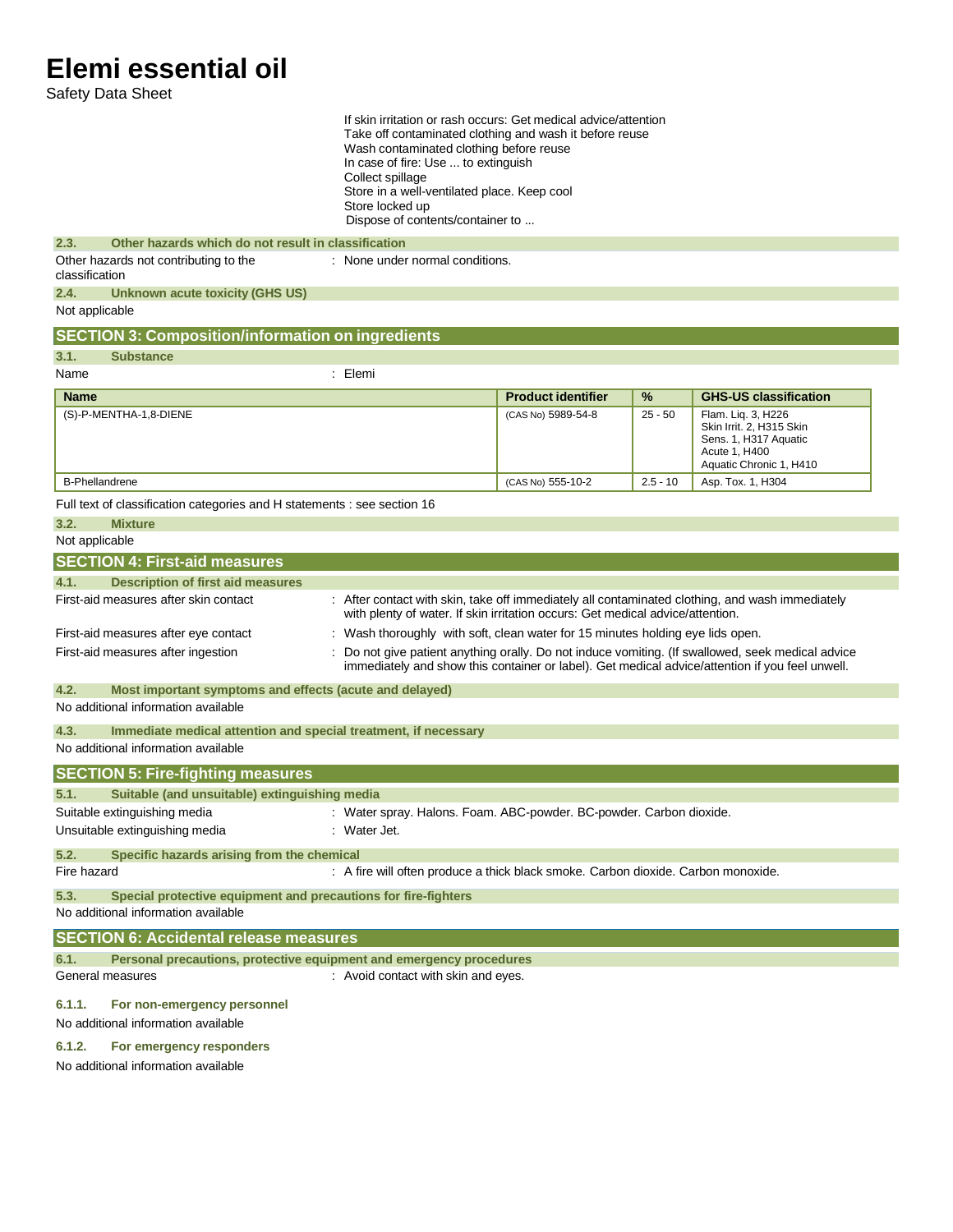Safety Data Sheet

#### **6.2. Environmental precautions**

Contain and collect spillages with non-combustible absorbent materials, e.g. Notify authorities if product enters sewers or public waters. Prevent entry to sewers and public waters.

| 6.3.               | Methods and material for containment and cleaning up         |                                                                                                                                                                                                                                                                                              |  |
|--------------------|--------------------------------------------------------------|----------------------------------------------------------------------------------------------------------------------------------------------------------------------------------------------------------------------------------------------------------------------------------------------|--|
|                    | Methods for cleaning up                                      | : Clean up with detergents. Do not use solvents or thinners.                                                                                                                                                                                                                                 |  |
| 6.4.               | <b>Reference to other sections</b>                           |                                                                                                                                                                                                                                                                                              |  |
|                    | No additional information available                          |                                                                                                                                                                                                                                                                                              |  |
|                    | <b>SECTION 7: Handling and storage</b>                       |                                                                                                                                                                                                                                                                                              |  |
| 7.1.               | <b>Precautions for safe handling</b>                         |                                                                                                                                                                                                                                                                                              |  |
|                    | Precautions for safe handling                                | : Do not eat, drink or smoke when using this product. Ensure adequate ventilation. Remove<br>contaminated clothing. Wash hands immediately after handling the product. Keep away from<br>heat, hot surfaces, sparks, open flames and other ignition sources. No smoking.                     |  |
| 7.2.               | Conditions for safe storage, including any incompatibilities |                                                                                                                                                                                                                                                                                              |  |
| Storage conditions |                                                              | : Keep container closed when not in use. Store in a dry place. Store in a closed container. The<br>floor of the depot must be impermeable, non-combustible and designed to form a basin, in<br>order that stored flammable liquids should not, under any circumstances, be released outside. |  |
|                    | Packaging materials                                          | Always keep in packaging made of an identical material to the original.                                                                                                                                                                                                                      |  |

### **SECTION 8: Exposure controls/personal protection**

**8.1. Control parameters**

## **(S)-P-MENTHA-1,8-DIENE (5989-54-8)** Not applicable **B-Phellandrene (555-10-2)**

Not applicable

#### **8.2. Appropriate engineering controls**

No additional information available

### **8.3. Individual protection measures/Personal protective equipment**

#### **Personal protective equipment:**

Gloves. Protective clothing. Protective goggles.



#### **SECTION 9: Physical and chemical properties**

| 9.1.                      | Information on basic physical and chemical properties |                                  |
|---------------------------|-------------------------------------------------------|----------------------------------|
| Physical state            |                                                       | $:$ Liquid                       |
| Colour                    |                                                       | : Yellow to yellow-orange        |
| Odour                     |                                                       | : Characteristic spicy, balsamic |
| Odour threshold           |                                                       | : No data available              |
| рH                        |                                                       | : No data available              |
| Melting point             |                                                       | : No data available              |
| Freezing point            |                                                       | : No data available              |
| Boiling point             |                                                       | : No data available              |
| Flash point               |                                                       | : 54 °C                          |
|                           | Relative evaporation rate (butyl acetate=1)           | : No data available              |
| Flammability (solid, gas) |                                                       | : No data available              |
| Vapour pressure           |                                                       | : 175 - 300 kPa                  |
|                           |                                                       |                                  |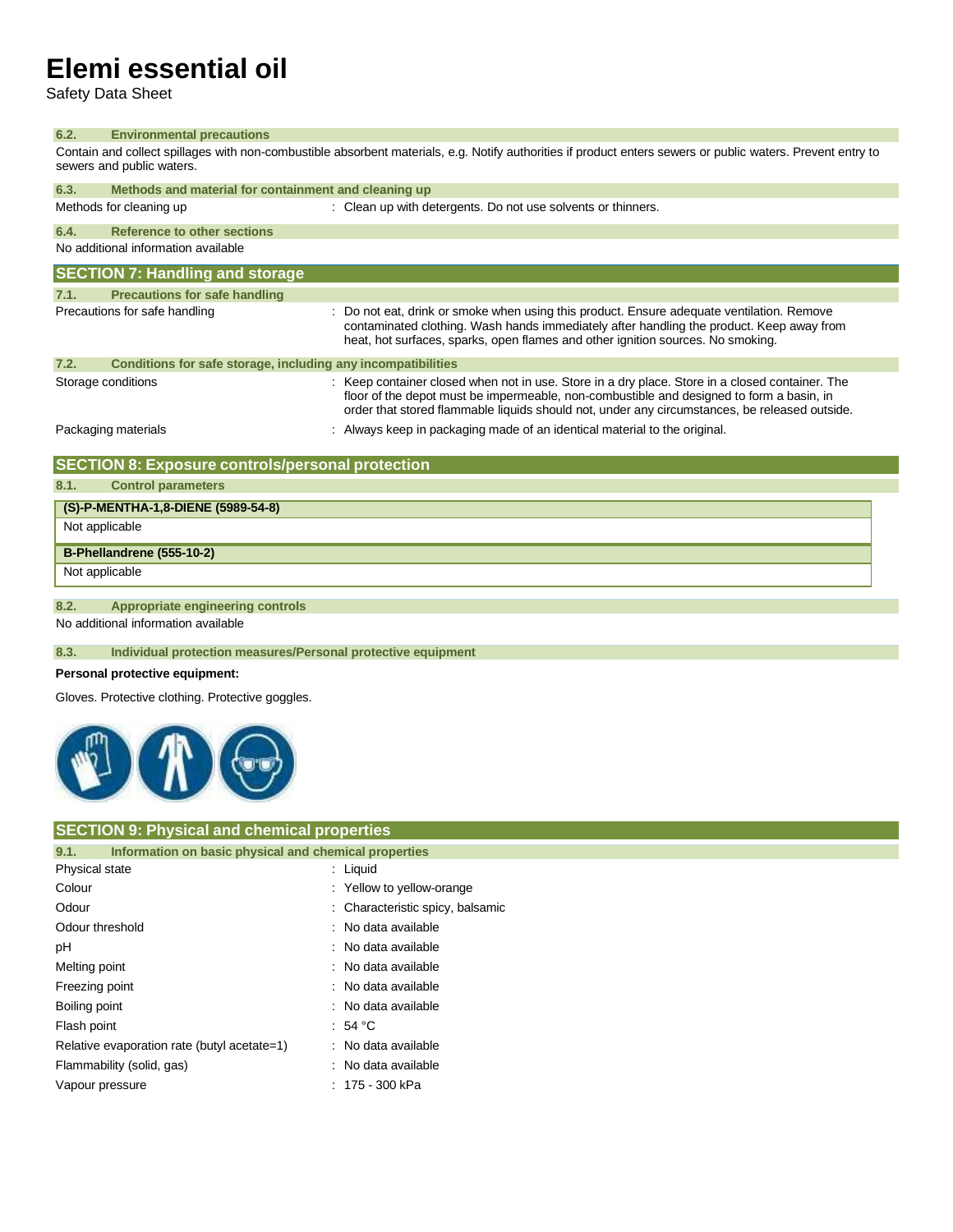Safety Data Sheet

| Relative vapour density at 20 °C | : No data available |
|----------------------------------|---------------------|
| Relative density                 | $: 0.84 \cdot 0.91$ |
| Solubility                       | Insoluble.          |
| Log Pow                          | No data available   |
| Auto-ignition temperature        | : No data available |
| Decomposition temperature        | : No data available |
| Viscosity, kinematic             | : No data available |
| Viscosity, dynamic               | No data available   |
| <b>Explosive limits</b>          | No data available   |
| <b>Explosive properties</b>      | No data available   |
| Oxidising properties             | : No data available |
|                                  |                     |

#### No additional information available **9.2. Other information**

No additional information available Stable under normal conditions of use. When exposed to high temperatures may produce hazardous decomposition products such as carbon monoxide and dioxide, smoke, nitrogen oxides (NOx). Accumulation of electrostatic charges. Keep away from heat, hot surfaces, sparks, open flames and other ignition sources. No smoking. No additional information available Carbon monoxide. Carbon dioxide. Acute toxicity in the classified in the classified in the classified in the classified in the classified in the classified in the classified in the classified in the classified in the classified in the classified in the cl Skin corrosion/irritation **intervalse and the Causes skin irritation**. Serious eye damage/irritation : Not classified Respiratory or skin sensitisation : May cause an allergic skin reaction. Germ cell mutagenicity **in the case of the Contract Contract Contract Contract Contract Contract Contract Contract Contract Contract Contract Contract Contract Contract Contract Contract Contract Contract Contract Contract** Carcinogenicity **Carcinogenicity** : Not classified Reproductive toxicity **in the contract of the CRS** contract in the Reproductive toxicity Specific target organ toxicity (single exposure) : Not classified Specific target organ toxicity (repeated exposure) : Not classified Aspiration hazard **in the state of the state of the state of the state of the state of the state of the state of the state of the state of the state of the state of the state of the state of the state of the state of the s 12.1. Toxicity SECTION 12: Ecological information 11.1. Information on toxicological effects SECTION 11: Toxicological information 10.6. Hazardous decomposition products 10.5. Incompatible materials 10.4. Conditions to avoid 10.3. Possibility of hazardous reactions 10.2. Chemical stability 10.1. Reactivity SECTION 10: Stability and reactivity**

Ecology - general interval in the cology - general intervals of the cology - Toxic to aquatic life. **12.2. Persistence and degradability**

No additional information available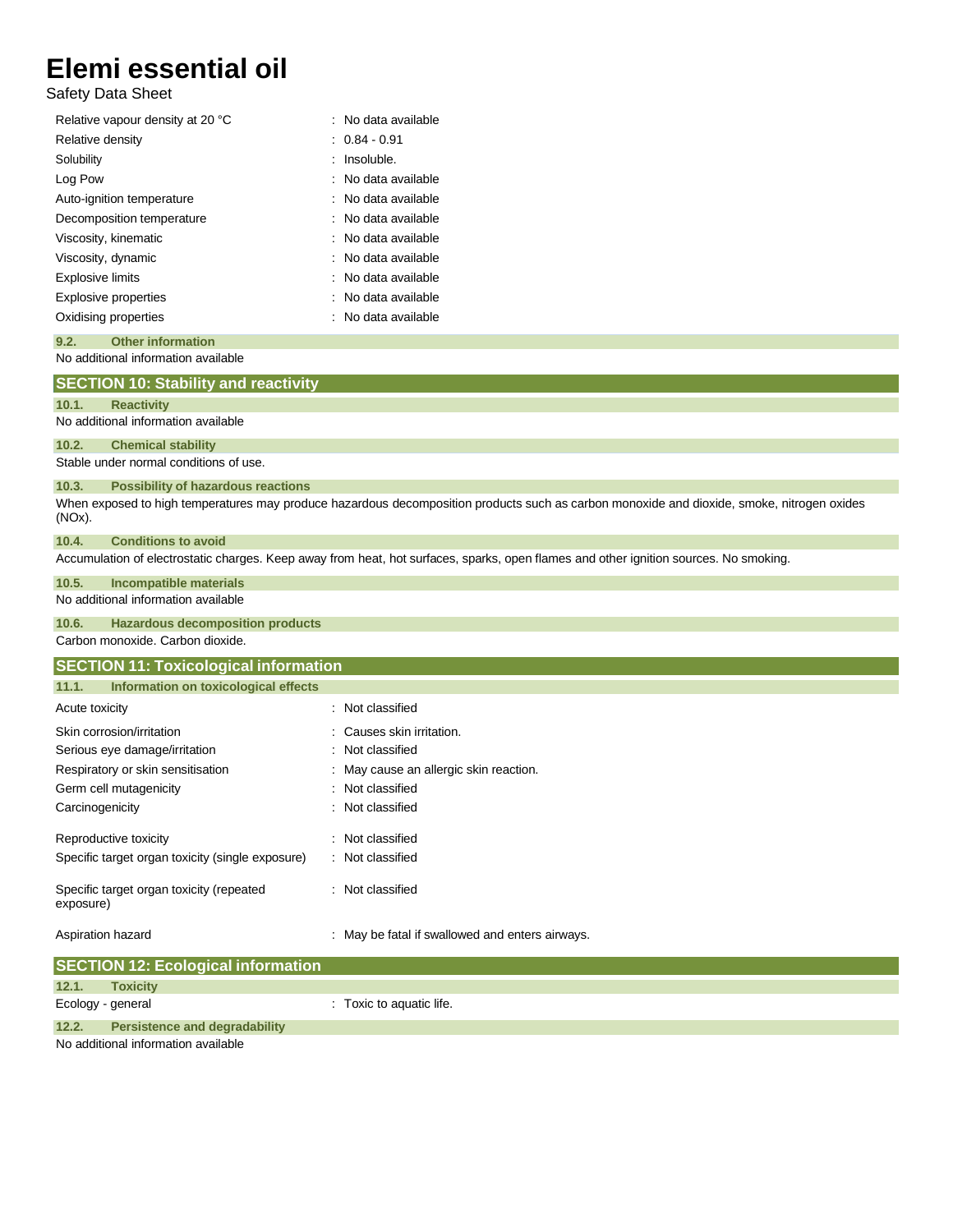Safety Data Sheet

| <b>Bioaccumulative potential</b><br>12.3.  |                                                               |  |  |
|--------------------------------------------|---------------------------------------------------------------|--|--|
| No additional information available        |                                                               |  |  |
| <b>Mobility in soil</b><br>12.4.           |                                                               |  |  |
| No additional information available        |                                                               |  |  |
| 12.5.<br>Other adverse effects             |                                                               |  |  |
| Effect on the global warming               | : No known effects from this product.                         |  |  |
| <b>GWPmix comment</b>                      | : No known effects from this product.                         |  |  |
| <b>SECTION 13: Disposal considerations</b> |                                                               |  |  |
| <b>Disposal methods</b><br>13.1.           |                                                               |  |  |
| Waste treatment methods                    | : Do not allow into drains or water courses.                  |  |  |
| Product/Packaging disposal recommendations | Recycle or dispose of in compliance with current legislation. |  |  |
| Additional information                     | : Keep label on container.                                    |  |  |
| <b>SECTION 14: Transport information</b>   |                                                               |  |  |
| <b>Department of Transportation (DOT)</b>  |                                                               |  |  |
| In accordance with DOT                     |                                                               |  |  |
| Not regulated                              |                                                               |  |  |
| <b>TDG</b>                                 |                                                               |  |  |
| Not regulated                              |                                                               |  |  |
| <b>Transport by sea</b>                    |                                                               |  |  |
| Transport document description (IMDG)      | : UN 1266 UN1266=Perfumery Products, 3, III                   |  |  |
| UN-No. (IMDG)                              | : 1266                                                        |  |  |
| Proper Shipping Name (IMDG)                | : UN1266=Perfumery Products                                   |  |  |
| Class (IMDG)                               | 3 - Flammable liquids                                         |  |  |
| Packing group (IMDG)                       | : III - substances presenting low danger                      |  |  |
| Marine pollutant                           | : Yes                                                         |  |  |
|                                            |                                                               |  |  |

**Air transport**

Not applicable

### **SECTION 15: Regulatory information**

No additional information available **15.1. US Federal regulations**

**15.2. International regulations**

**CANADA** No additional information available

**EU-Regulations** No additional information available

**National regulations** No additional information available

No additional information available **15.3. US State regulations**